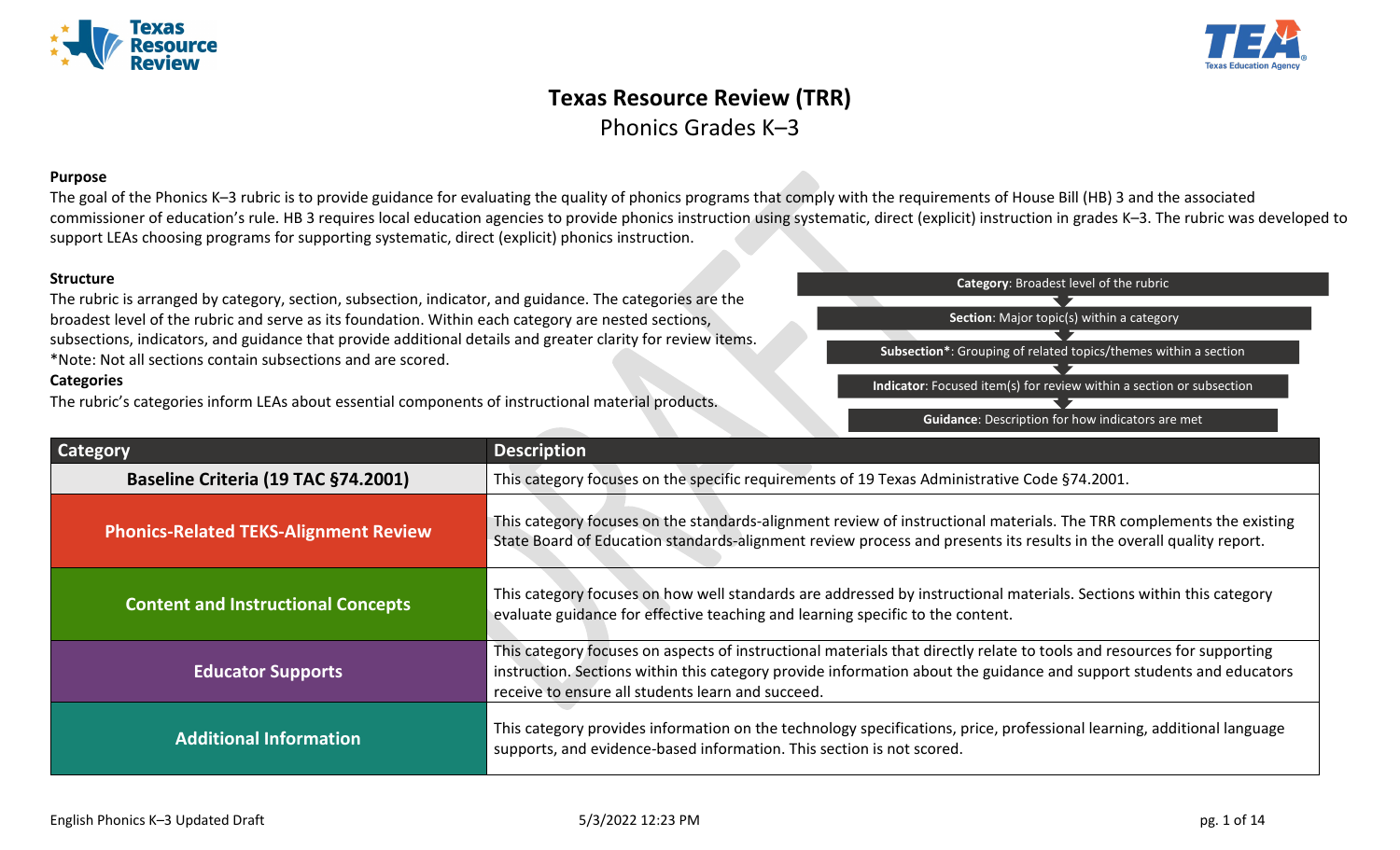

#### **Scoring Methodology**

Quality evaluations are intended to support LEAs in making decisions that best meet their local context. To provide LEAs clear, transparent, and user-friendly information, instructional materials are scored points at the indicator level and then totaled for the section. A percentage score is calculated based on the points awarded for each section. Each score value is supported by evidence collected and the evidence is published in final reports. Sections within the rubric are scored based on the table below.

The specific scoring methodology for the commissioner's recommended list of phonics programs will be shared here upon completion of reviews.

#### **Phonics Grades K–3 Scoring**

The following provides an overview of the scoring methodology proposed to support LEAs in their review, adoption, and purchasing decisions.

| Category                                               | <b>Section</b>                                                                                               | <b>Number of Indicators</b> | <b>Total Possible Points</b>                                                         | <b>Display on Report</b>    |
|--------------------------------------------------------|--------------------------------------------------------------------------------------------------------------|-----------------------------|--------------------------------------------------------------------------------------|-----------------------------|
| Baseline Criteria (19 TAC §74.2001)                    | <b>Baseline Criteria</b><br>0.                                                                               | N/A                         | N/A                                                                                  | <b>Informational Table</b>  |
| <b>Phonics-Related TEKS-Alignment</b><br><b>Review</b> | 1.<br>Standards-Alignment                                                                                    | N/A                         | N/A                                                                                  | % TEKS                      |
| <b>Content and Instructional Concepts</b>              | Instructional Approach<br>2.                                                                                 | 4 indicators                | 16 points                                                                            | % of total section points   |
| Content and Instructional Concepts                     | <b>Content-Specific Skills</b><br>3.                                                                         | 9 indicators                | Grade K: 28 points<br>Grade 1: 28 points<br>Grade 2: 24 points<br>Grade 3: 20 points | % of total section points   |
| <b>Educator Supports</b>                               | <b>Progress Monitoring</b><br>4.                                                                             | 3 indicators                | 6 points                                                                             | % of total section points   |
|                                                        | Supports for All Learners<br>5.                                                                              | 3 indicators                | 6 points                                                                             | % of total section points   |
|                                                        | 6.<br>Resources                                                                                              | 3 indicators                | N/A                                                                                  | Not Scored                  |
| <b>Additional Information</b>                          | Technology, Price, Professional<br>7.<br>Learning, Additional Language,<br>and Evidence-Based<br>Information | 5 indicators                | N/A                                                                                  | <b>Information Provided</b> |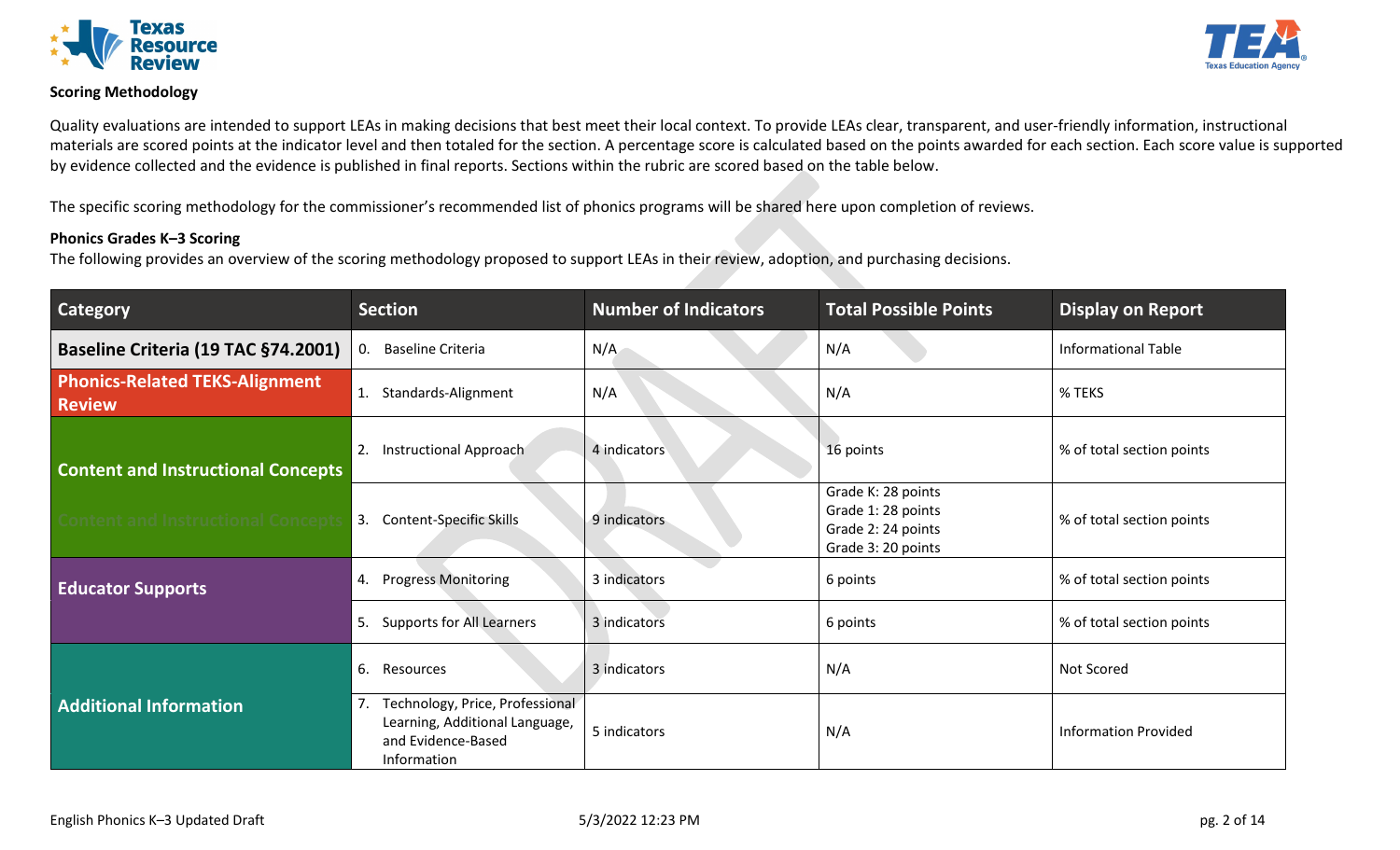



## ⓿**Baseline Criteria (19 TAC §74.2001)**

19 Texas Administrative Code §74.2001 outlines the specific requirements of phonics programs. The baseline criteria were established as part of those requirements.

- Program is aligned with a subset of the developing and sustaining foundational language skills portion of the grades K, 1, 2, or 3 Texas Essential Knowledge and Skills for English language arts and reading when teaching students to read in English and/or for Spanish language arts and reading when teaching students to read in Spanish in the student materials and teacher materials (19 TAC §74.2001 (1)(A)).
- Program includes a grade level specific scope and sequence (19 TAC §74.2001 (1)(A)).
- Program includes cited research that aligns with the research used for Reading Academies (19 TAC §74.2001 (1)(B)).
- Program includes a teacher's edition that provides guidance for teachers on how to introduce each phonics skill and implement effective phonics instruction

## $\bullet$  (19 TAC §74.2001 (1)(C)).

- Program includes a teacher's edition that provides specific daily (lesson-level) instructional sequences and routines (19 TAC §74.2001 (1)(D)).
- Program includes decodable texts that aligns to the scope and sequence (19 TAC §74.2001 (1)(E)).
- Program includes progress monitoring assessments and guidance for use (19 TAC §74.2001 (1)(F)).
- Program includes or is aligned to a diagnostic phonics tool (19 TAC  $\S$ 74.2001 (1)( $\overline{F}$ )).
- Program includes guidance on the use of data (19 TAC §74.2001 (1)(G)).
- Program must function as a stand-alone phonics programs, be part of a core language arts program, or act as a supplemental foundational literacy skills program (19 TAC §74.2001 (2)(A)).
- Program may not teach word recognition when teaching students to read in English through visual memory, guessing, the shape of a word, or the use of pictures or context clues to decode words. Words that cannot be sounded out and that do not follow the rules of phonics must be explicitly taught (19 TAC §74.2001 (3)(A)).
- Program may not be solely used for intervention purposes. Program should be designed for core instruction implementation (19 TAC §74.2001 (3)(B)).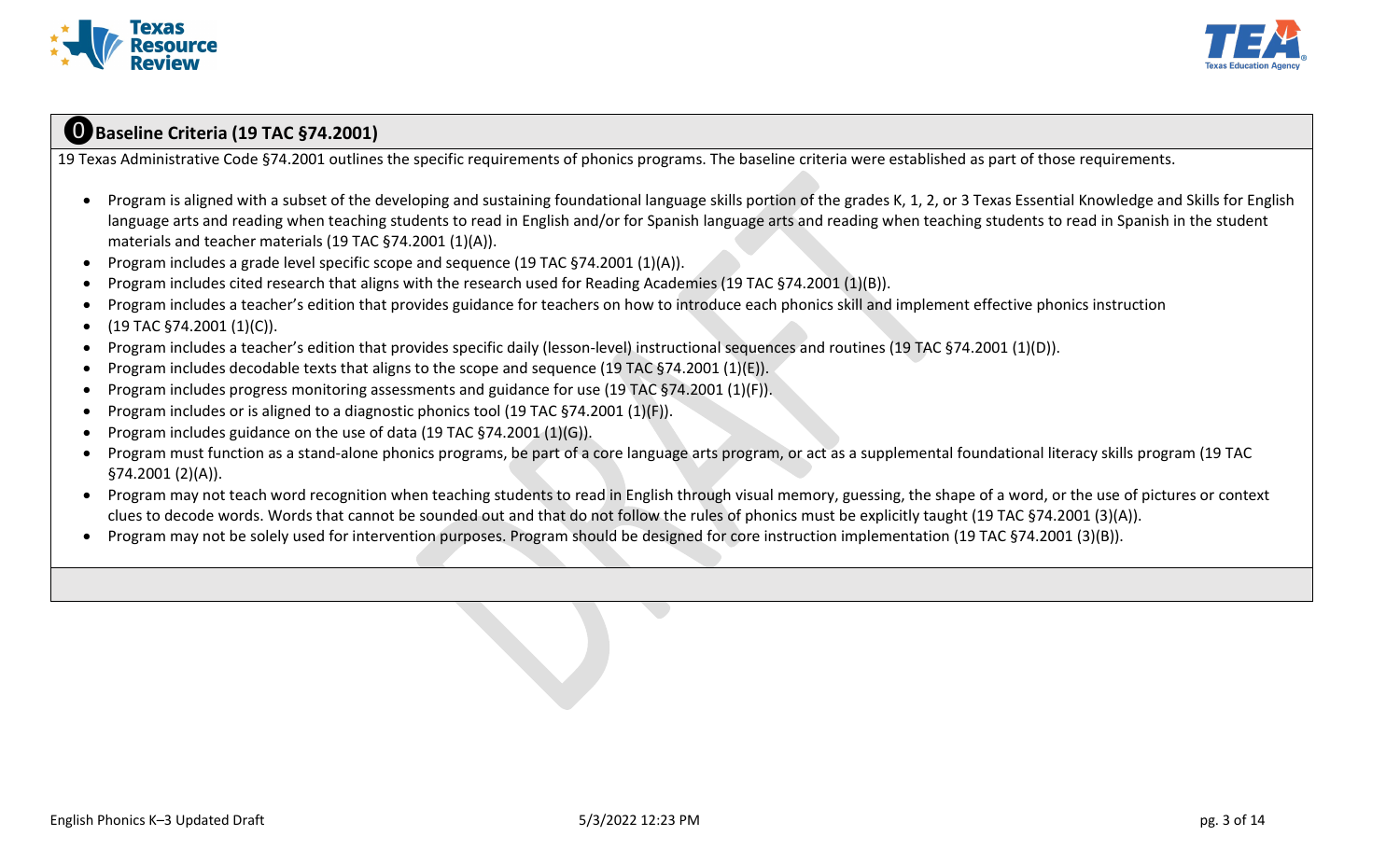



## **❶ Phonics-Related Texas Essential Knowledge and Skills-Alignment Review**

Standards-alignment review team members review instructional materials to determine the extent to which the standards are covered and to identify factual errors. To be eligible for inclusion on the *Commissioner's Recommended List of Phonics Programs*, instructional materials must cover at least 50% of the phonics related breakouts in the [English language](https://tea.texas.gov/academics/instructional-materials/review-and-adoption-process/review-and-adoption-breakout-documents) arts and reading [Texas Essential Knowledge and Skills](https://tea.texas.gov/academics/instructional-materials/review-and-adoption-process/review-and-adoption-breakout-documents) (TEKS) in the student and teacher materials. The below citations are to the breakouts in the TEKS. The breakouts are created by unpacking the student expectations and separating them into component parts. Unless otherwise stated, all breakouts associated with a student expectation will be included in standards alignment.

- [Grade K:](https://tea.texas.gov/sites/default/files/P2019_Breakout_ELAR%20Grade%20K_Final.pdf)
	- $\circ$  (2)(A)(v), (vi), (vii), (ix), (x), (xi)
	- $O(2)(B)$
	- $O (2)(C)$
	- $\circ$  (2)(D)(xi) and (xii)
	- $O(2)(E)$
- [Grade 1:](https://tea.texas.gov/sites/default/files/P2019_Breakout_ELAR%20Grade%201_Revised%201-12-18.pdf)
	- $\circ$  (2)(A)(iii), (iv), (v), (vi), (vii), (viii), (ix)
	- $O (2)(B)$
	- $O (2)(C)$

## • [Grade 2:](https://tea.texas.gov/sites/default/files/P2019_Breakout_ELAR%20Grade%202_Revised%201-12-2018.pdf)

- $\circ$  (2)(A)(ii), (iii), (iv), (v)
- $\circ$  (2)(B)(i)–(xiii), (xv)–(xxxix), and (xli)–(lii) (Does not include (2)(B)(xiv) and (xl).)
- o (2)(C)(i)–(xxx), (xxxii)–(xxxiii), (xxxv)–(lvi) (Does not include (2)(C)(xxxi) and (xxxiv).)
- [Grade 3:](https://tea.texas.gov/sites/default/files/P2019_Breakout_ELAR%20Grade%203_Revised%203-22-18.pdf)
	- $\circ$  (2)(A)(i)–(x), (xii)–(xxvi), and (xxviii)–(xxxii) (Does not include (2)(A)(xi) and (xxvii).)
	- $\circ$  (2)(B)(i)–(vii), (ix)–(x), (xii)–(xxii), (xxiv)–(xxv), and (xxvii)–(xxx) (Does not include (2)(B)(viii), (xi), (xxiii), and (xxvi).)

Note: State Board of Education-adopted materials submitted for consideration will not be re-reviewed for standards-alignment unless the materials cover less than 50% of the phonics related breakouts in the TEKS.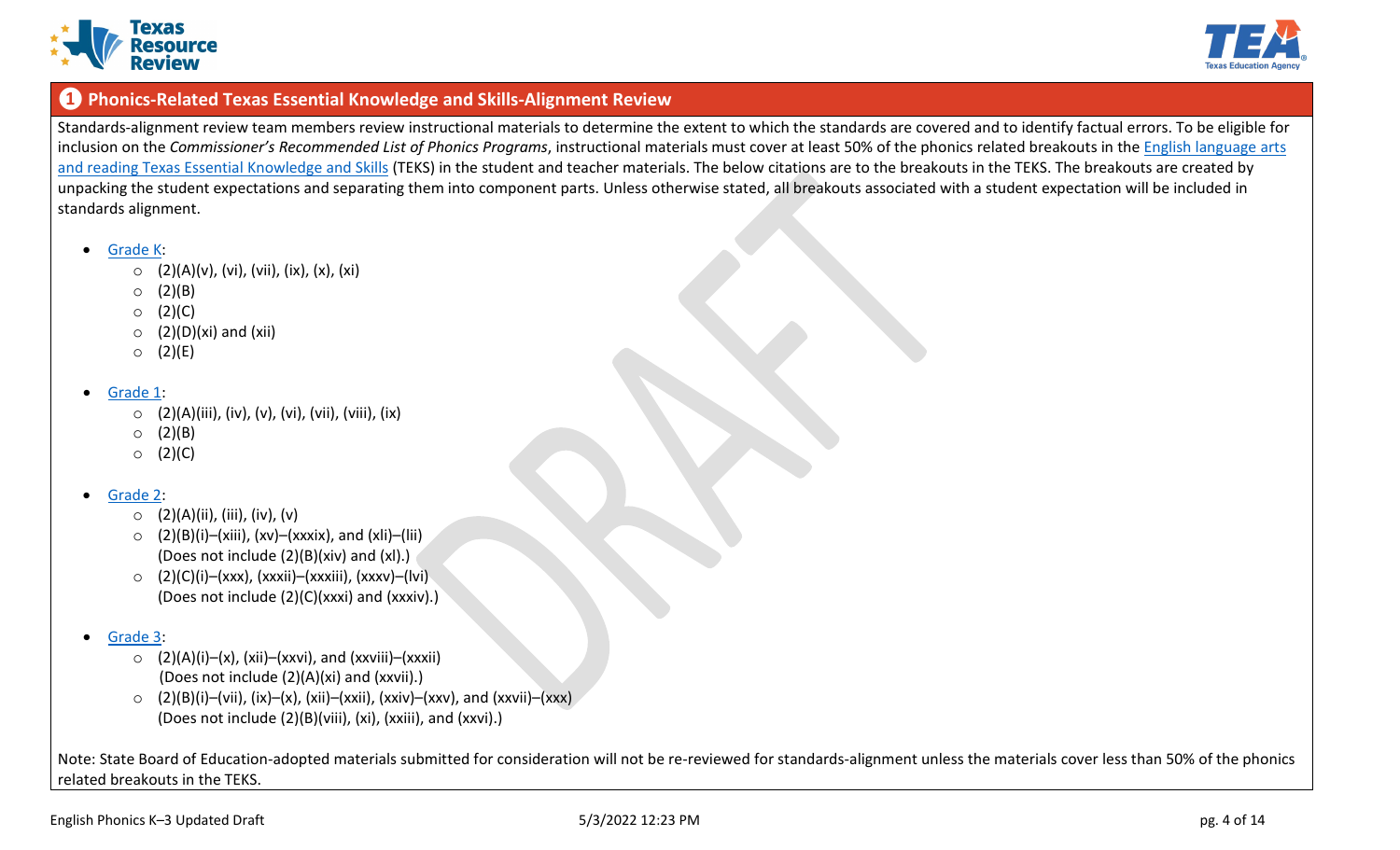



## **❶ Phonics-Related Texas Essential Knowledge and Skills-Alignment Review**

| <b>Category</b>                                                  | <b>Student TEKS</b> | Teacher TEKS |
|------------------------------------------------------------------|---------------------|--------------|
| Does Not Meet Criteria to be Included on the Commissioner's List | <50%                | <50%         |
|                                                                  |                     |              |

## **❷ Instructional Approach**

Materials provide concise, direct (explicit) and systematic phonics instruction with cumulative review and intentional pacing. Lessons provide specific daily instructional sequences and routines, which include modeling, guided practice, and scaffolded application with immediate, corrective feedback. Materials include ongoing practice opportunities in isolation and in connected, decodable text that follows the instructional focus.

|     | <b>Phonics Indicator</b>                                                                                                                    | <b>Phonics Guidance</b>                                                                                                                                                                                                                                                                                                                                                                                                                                           | <b>Scoring</b>                                                       |
|-----|---------------------------------------------------------------------------------------------------------------------------------------------|-------------------------------------------------------------------------------------------------------------------------------------------------------------------------------------------------------------------------------------------------------------------------------------------------------------------------------------------------------------------------------------------------------------------------------------------------------------------|----------------------------------------------------------------------|
| 2.1 | Materials include systematic, year-long<br>plans for phonics instruction.                                                                   | Materials include a cohesive, TEKS-aligned scope and sequence that outlines the essential<br>knowledge and skills that are taught throughout the year.<br>Materials clearly demonstrate vertical alignment that shows the progression of skill<br>development from year to year.<br>Lesson objectives systematically progress from simple to more complex concepts (e.g., CVC<br>words before CCCVCC words and single syllable words before multisyllabic words). | Grade K: 0/2/4<br>Grade 1: 0/2/4<br>Grade 2: 0/2/4<br>Grade 3: 0/2/4 |
| 2.2 | Materials provide direct (explicit) and<br>systematic instruction in developing<br>grade-level phonics skills within and across<br>lessons. | Lessons include detailed guidance for each component of the gradual release of responsibility<br>model.<br>Materials contain a teacher edition with ample and useful annotations and suggestions on<br>how to present the content in the student materials.                                                                                                                                                                                                       | Grade K: 0/2/4<br>Grade 1: 0/2/4<br>Grade 2: 0/2/4<br>Grade 3: 0/2/4 |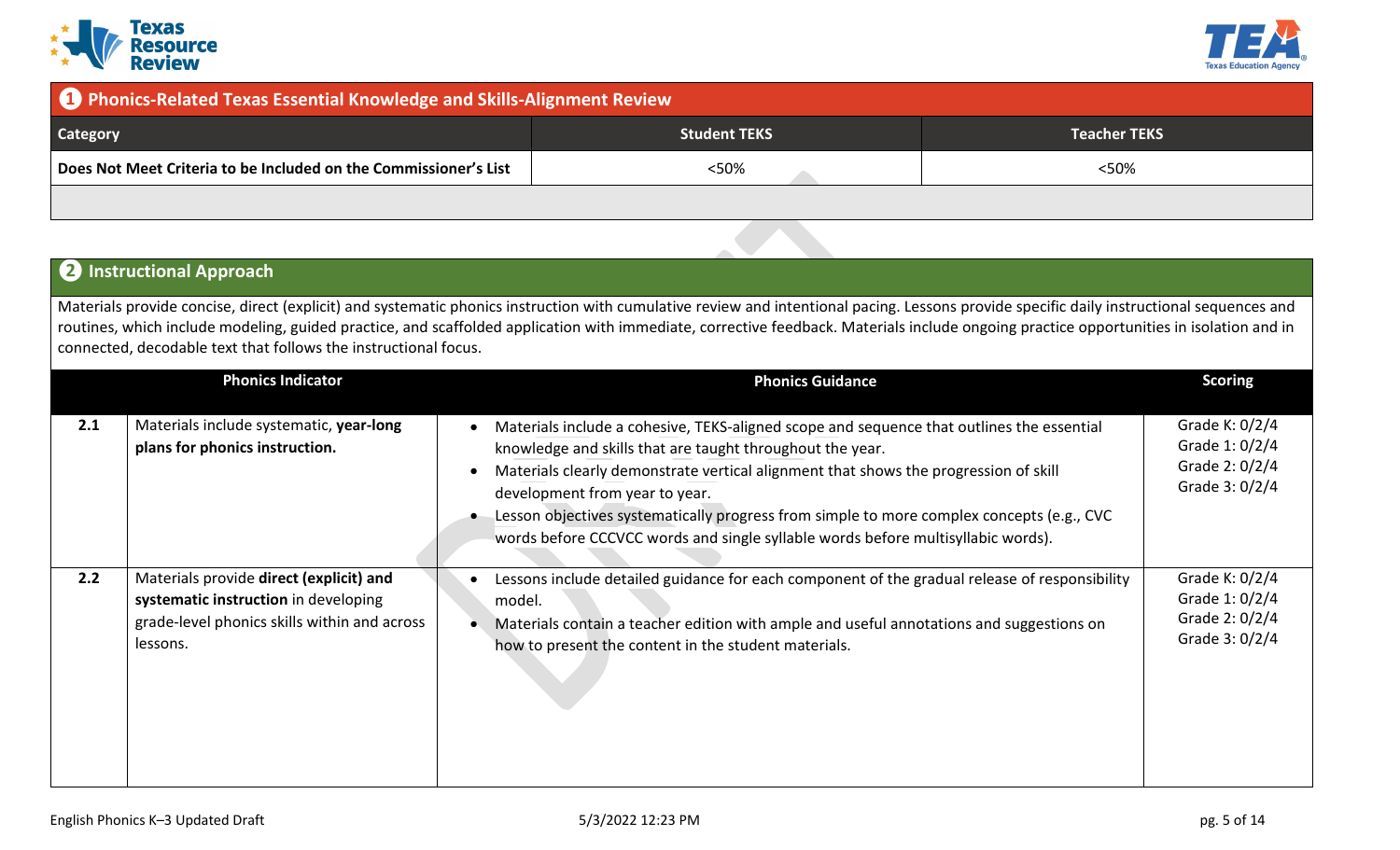



# **❷ Instructional Approach**

|     | <b>Phonics Indicator</b>                                                                                                                 | <b>Phonics Guidance</b>                                                                                                                                                                                                                                                                                                                                                                                                                                                                                                                                                                                                                                                                        | <b>Scoring</b>                                                       |
|-----|------------------------------------------------------------------------------------------------------------------------------------------|------------------------------------------------------------------------------------------------------------------------------------------------------------------------------------------------------------------------------------------------------------------------------------------------------------------------------------------------------------------------------------------------------------------------------------------------------------------------------------------------------------------------------------------------------------------------------------------------------------------------------------------------------------------------------------------------|----------------------------------------------------------------------|
| 2.3 | Materials include detailed guidance that<br>supports teacher's delivery of instruction.                                                  | Guidance for teachers includes information about common phonics pattern misconceptions<br>and guiding principles related to teaching specific phonics skills.<br>Guidance for teachers provides detailed, specific instructional strategies with consistent<br>$\bullet$<br>routines for teaching each phonics skill.<br>Materials include specific guidance for providing students with immediate, corrective<br>feedback.<br>Materials provide detailed guidance for connecting previously taught phonics skills to new<br>learning.<br>Materials include clear guidance on how to pace each lesson, including specific time<br>suggestions for each component of the gradual release model. | Grade K: 0/2/4<br>Grade 1: 0/2/4<br>Grade 2: 0/2/4<br>Grade 3: 0/2/4 |
| 2.4 | Materials include frequent and distributed<br>review of phonics skills with cumulative<br>practice opportunities with decodable<br>text. | Materials include intentional cumulative review and practice activities throughout the span of<br>the curriculum.<br>Practice opportunities include only phonics skills that have been explicitly taught.<br>Decodable texts incorporate cumulative practice of taught phonics skills.                                                                                                                                                                                                                                                                                                                                                                                                         | Grade K: 0/2/4<br>Grade 1: 0/2/4<br>Grade 2: 0/2/4<br>Grade 3: 0/2/4 |
|     |                                                                                                                                          | <b>Total Points Possible:</b>                                                                                                                                                                                                                                                                                                                                                                                                                                                                                                                                                                                                                                                                  | 16                                                                   |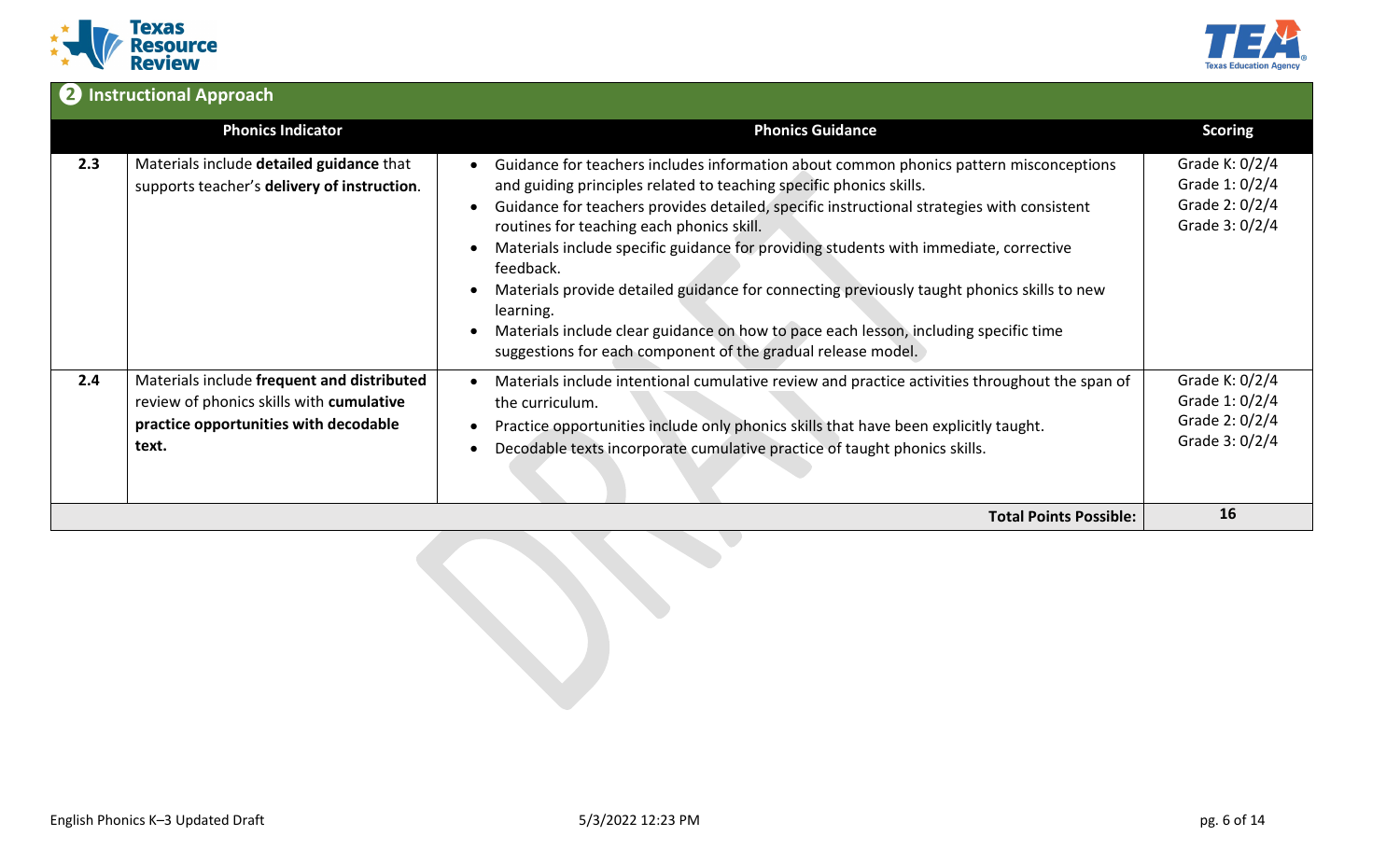



# **❸Content-Specific Skills**

Materials follow a research-based reading development continuum that provides high-quality instruction of phonics skills for beginning readers and writers. Materials focus on the development of alphabet knowledge, phonological awareness, phonics, and fluency to develop proficient readers throughout the year, as developmentally appropriate. Materials include ongoing practice opportunities in isolation and in connected, decodable text that follows the instructional focus.

|       | <b>3.A Alphabet</b>                                                                                                             |                                                                                                                                                                                                                                                                                                                                                                                                                                                                                                                                                                                                                          |                                                                                                          |  |
|-------|---------------------------------------------------------------------------------------------------------------------------------|--------------------------------------------------------------------------------------------------------------------------------------------------------------------------------------------------------------------------------------------------------------------------------------------------------------------------------------------------------------------------------------------------------------------------------------------------------------------------------------------------------------------------------------------------------------------------------------------------------------------------|----------------------------------------------------------------------------------------------------------|--|
|       | <b>Phonics Indicator</b>                                                                                                        | <b>Phonics Guidance</b>                                                                                                                                                                                                                                                                                                                                                                                                                                                                                                                                                                                                  | <b>Scoring</b>                                                                                           |  |
| 3.A.1 | Materials provide systematic and direct<br>(explicit) instruction, practice, and review<br>related to alphabet knowledge.       | Materials provide a research-based, systematic sequence for introducing letter names and<br>their corresponding sounds.<br>Materials provide scripted direct (explicit) instruction for teaching the identification of all 26<br>letters (upper and lowercase) and their corresponding sounds.<br>Materials provide direct (explicit) instruction on forming the 26 letters (upper and lowercase).<br>Materials incorporate a variety of activities and resources for students to develop, practice,<br>and reinforce (through cumulative review) alphabet knowledge in isolation and in context of<br>meaningful print. | Grade K: 0/2/4<br>Grade 1: Not<br>Applicable<br>Grade 2: Not<br>Applicable<br>Grade 3: Not<br>Applicable |  |
| 3.A.2 | Materials provide systematic and direct<br>(explicit) instruction, practice, and review<br>related to the alphabetic principle. | Materials systematically introduce letter-sound relationships in an order that quickly allows for<br>application to basic decoding and encoding.<br>Materials provide scripted direct (explicit) instruction for connecting phonemes to letters<br>within words.<br>Materials incorporate a variety of activities and resources for students to develop, practice,<br>and reinforce (through cumulative review) their understanding of applying letter-sound<br>correspondence to decode simple words both in isolation and in decodable connected text.                                                                 | Grade K: 0/2/4<br>Grade 1: 0/2/4<br>Grade 2: Not<br>Applicable<br>Grade 3: Not<br>Applicable             |  |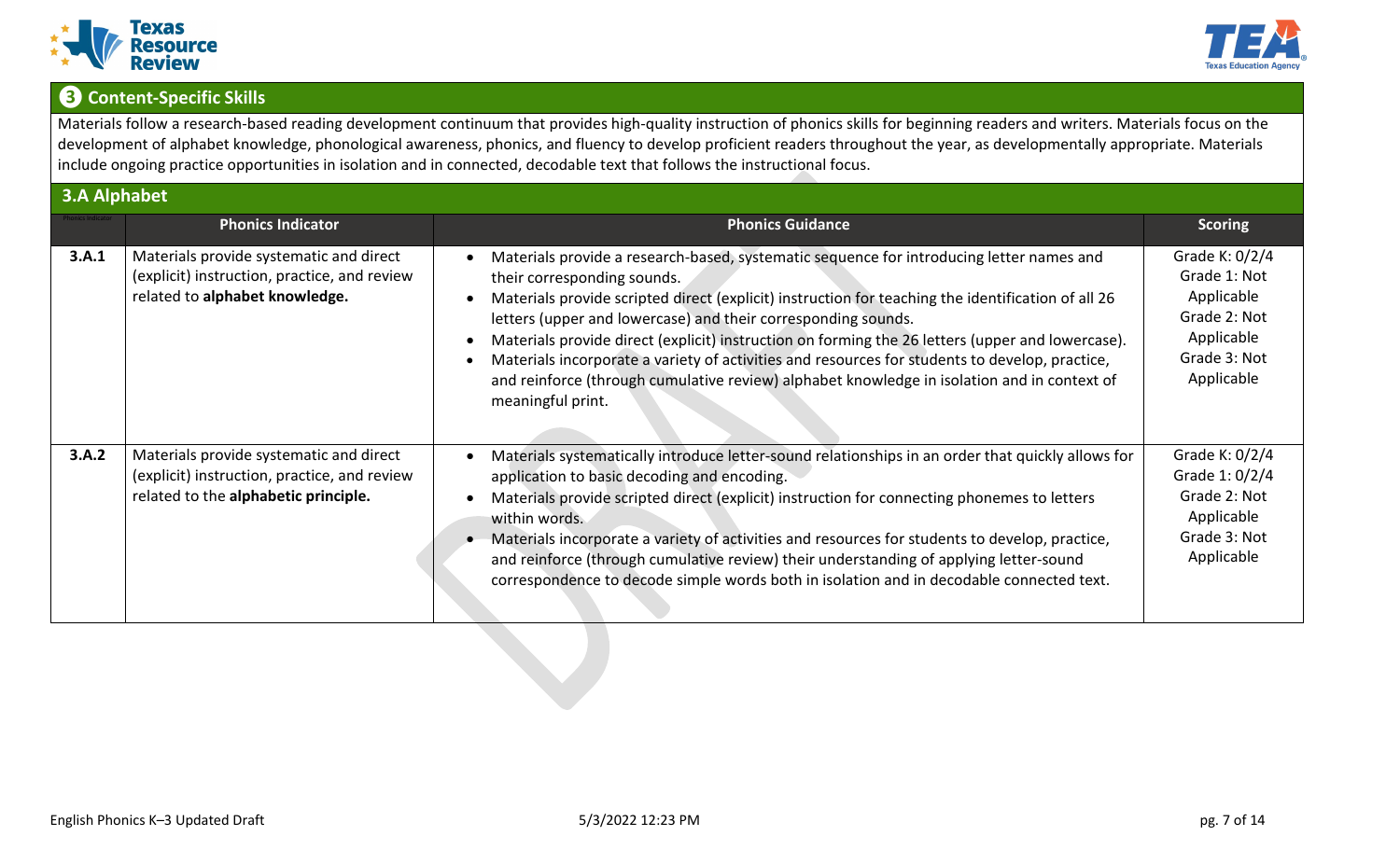



|       | <b>3.B Phonological Awareness</b>                                                                                                                                                      |                                                                                                                                                                                                                                                                                                                                                                                                                                                                                                                                                                                                                                                                                                                                                                                                        |                                                                                                   |  |
|-------|----------------------------------------------------------------------------------------------------------------------------------------------------------------------------------------|--------------------------------------------------------------------------------------------------------------------------------------------------------------------------------------------------------------------------------------------------------------------------------------------------------------------------------------------------------------------------------------------------------------------------------------------------------------------------------------------------------------------------------------------------------------------------------------------------------------------------------------------------------------------------------------------------------------------------------------------------------------------------------------------------------|---------------------------------------------------------------------------------------------------|--|
|       | <b>Phonics Indicator</b>                                                                                                                                                               | <b>Phonics Guidance</b>                                                                                                                                                                                                                                                                                                                                                                                                                                                                                                                                                                                                                                                                                                                                                                                | <b>Scoring</b>                                                                                    |  |
| 3.B.1 | Materials provide systematic and direct<br>(explicit) instruction, practice, and review<br>to support the development of oral syllable<br>awareness skills, as outlined in the TEKS.   | Materials provide a systematic sequence for introducing oral syllable awareness activities that<br>begins with simple skills (detecting, blending, and segmenting syllables) and gradually<br>transition to more complex skills such as adding, deleting, and substituting syllables.<br>Materials include scripted direct (explicit) instruction for teaching oral syllable awareness<br>skills.<br>Materials incorporate a variety of activities and resources for students to develop, practice,<br>and reinforce skills (through cumulative review).                                                                                                                                                                                                                                               | Grade K: 0/2/4<br>Grade 1: Not Scored<br>Grade 2: Not<br>Applicable<br>Grade 3: Not<br>Applicable |  |
| 3.B.2 | Materials provide systematic and direct<br>(explicit) instruction, practice, and review<br>to support the development of <b>phonemic</b><br>awareness skills, as outlined in the TEKS. | Materials provide a systematic sequence for introducing phonemic awareness activities that<br>begins with identifying, blending, and segmenting phonemes (the smallest unit of sound) and<br>gradually transition to more complex manipulation practices such as adding, deleting, and<br>substituting phonemes.<br>Materials include scripted direct (explicit) instruction for teaching phonemic awareness.<br>Materials include direct (explicit) detailed guidance for connecting phonemic awareness skills<br>to the alphabetic principle, helping to transition students from oral language activities to basic<br>decoding and encoding.<br>Materials incorporate a variety of activities and resources for students to develop, practice,<br>and reinforce skills (through cumulative review). | Grade K: 0/2/4<br>Grade 1: 0/2/4<br>Grade 2: 0/2/4<br>Grade 3: Not<br>Applicable                  |  |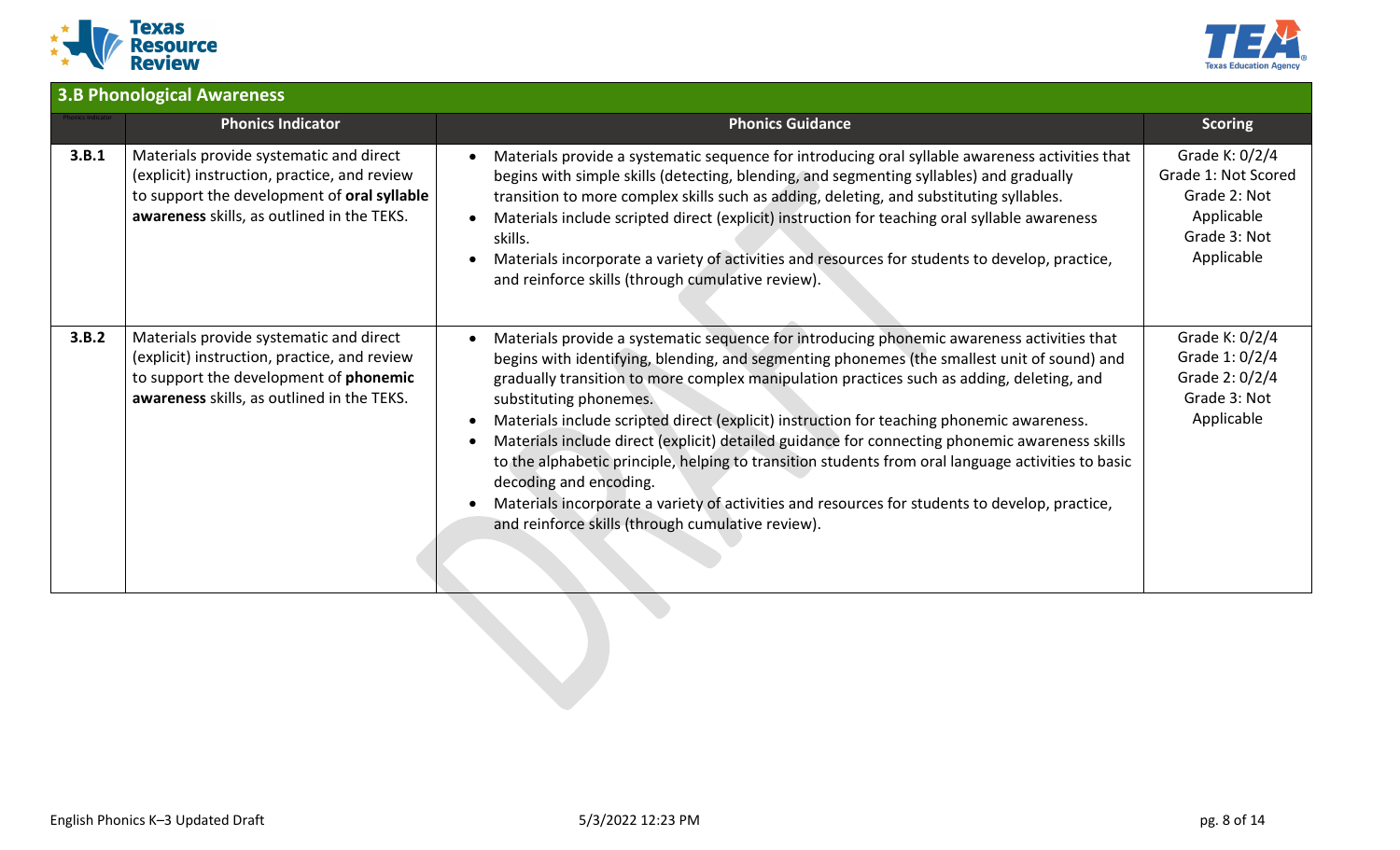



|       | <b>3.C Phonics (Encoding and Decoding)</b>                                                                                                                                                                              |                                                                                                                                                                                                                                                                                                                                                                                                                                                                                                                                                                                                                                                                                                                                                                                                                                                                                         |                                                                               |  |
|-------|-------------------------------------------------------------------------------------------------------------------------------------------------------------------------------------------------------------------------|-----------------------------------------------------------------------------------------------------------------------------------------------------------------------------------------------------------------------------------------------------------------------------------------------------------------------------------------------------------------------------------------------------------------------------------------------------------------------------------------------------------------------------------------------------------------------------------------------------------------------------------------------------------------------------------------------------------------------------------------------------------------------------------------------------------------------------------------------------------------------------------------|-------------------------------------------------------------------------------|--|
|       | <b>Phonics Indicator</b>                                                                                                                                                                                                | <b>Phonics Guidance</b>                                                                                                                                                                                                                                                                                                                                                                                                                                                                                                                                                                                                                                                                                                                                                                                                                                                                 | <b>Scoring</b>                                                                |  |
| 3.C.1 | Materials provide systematic and direct<br>(explicit) instruction, practice, and review to<br>develop students' knowledge of grade-level<br>sound-spelling patterns, as outlined in the<br>TEKS.                        | Materials provide a systematic sequence for introducing grade-level sound-spelling patterns,<br>as outlined in the TEKS.<br>Materials provide scripted direct (explicit) instruction for grade-level sound-spelling patterns.<br>$\bullet$<br>Materials incorporate a variety of activities and resources for students to develop, practice,<br>and reinforce skills (through cumulative review).<br>Materials provide a variety of activities and resources to decode and encode words that<br>$\bullet$<br>include taught sound-spelling patterns in isolation (e.g., word lists) and in decodable<br>connected text that builds on previous instruction (e.g., within sentences or decodable texts).                                                                                                                                                                                 | Grade K: 0/2/4<br>Grade 1: 0/2/4<br>Grade 2: 0/2/4<br>Grade 3: 0/2/4          |  |
| 3.C.2 | Materials provide systematic and direct<br>(explicit) instruction, practice, and review<br>related to accurately identifying, reading,<br>and writing regular and irregular high-<br>frequency words.                   | Materials provide a systematic sequence for introducing regular and irregular high-frequency<br>words.<br>Materials provide scripted direct (explicit) instruction for decoding and encoding regular and<br>irregular high-frequency words.<br>Materials incorporate a variety of activities and resources for students to develop, practice,<br>$\bullet$<br>and reinforce skills (through cumulative review).<br>Materials provide a variety of activities and resources for students to recognize, read, and<br>$\bullet$<br>write high-frequency words in isolation (e.g., word lists) and in connected text (e.g., within<br>sentences or decodable texts).                                                                                                                                                                                                                        | Grade K: 0/2/4<br>Grade 1: 0/2/4<br>Grade 2: 0/2/4<br>Grade 3: 0/2/4          |  |
| 3.C.3 | Materials include systematic and direct<br>(explicit) instruction, practice, and review<br>related to using knowledge and application<br>of syllabication to decode and encode one-<br>syllable or multisyllabic words. | Materials provide a systematic sequence for introducing grade-level syllable types and<br>syllable division principles, as outlined in the TEKS.<br>Materials provide scripted direct (explicit) instruction for applying knowledge of syllable types<br>and syllable division principles to decode and encode one-syllable or multisyllabic words.<br>Materials incorporate a variety of activities and resources for students to develop, practice,<br>and reinforce skills (through cumulative review).<br>Materials provide a variety of activities and resources for students to practice decoding and<br>encoding one-syllable or multisyllabic words, using knowledge of syllable types and syllable<br>division principles, in isolation (e.g., word lists) and in decodable connected text that builds on<br>previous instruction (e.g., within sentences or decodable texts). | Grade K: Not Applicable<br>Grade 1: 0/2/4<br>Grade 2: 0/2/4<br>Grade 3: 0/2/4 |  |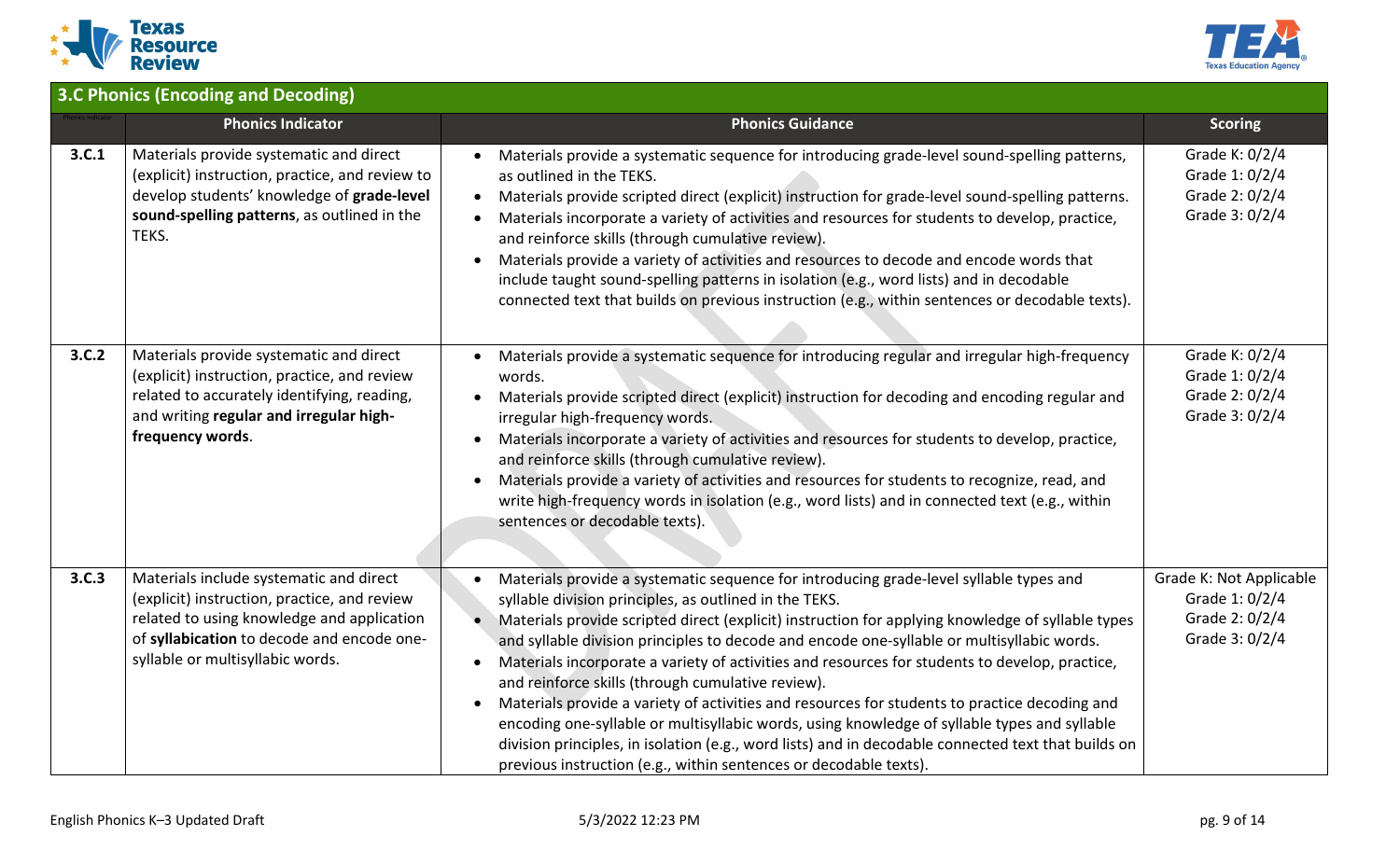



|       | <b>3.C Phonics (Encoding and Decoding)</b>                                                                                                                                                  |                                                                                                                                                                                                                                                                                                                                                                                                                                                                                                                                                                                                                                                                                                                                                                                                                                     |                                                                               |  |
|-------|---------------------------------------------------------------------------------------------------------------------------------------------------------------------------------------------|-------------------------------------------------------------------------------------------------------------------------------------------------------------------------------------------------------------------------------------------------------------------------------------------------------------------------------------------------------------------------------------------------------------------------------------------------------------------------------------------------------------------------------------------------------------------------------------------------------------------------------------------------------------------------------------------------------------------------------------------------------------------------------------------------------------------------------------|-------------------------------------------------------------------------------|--|
|       | <b>Phonics Indicator</b>                                                                                                                                                                    | <b>Phonics Guidance</b>                                                                                                                                                                                                                                                                                                                                                                                                                                                                                                                                                                                                                                                                                                                                                                                                             | <b>Scoring</b>                                                                |  |
| 3.C.4 | Materials connect phonics instruction to<br>meaning by providing systematic and direct<br>(explicit) instruction, practice, and review<br>related to developing morphological<br>awareness. | Materials provide a systematic sequence for introducing grade-level morphemes, as outlined<br>in the TEKS.<br>Materials provide direct (explicit) instruction for supporting recognition of common<br>morphemes.<br>Materials provide direct (explicit) instruction for using the meanings of morphemes (e.g.,<br>affixes and base words) to support decoding, encoding, and reading comprehension.<br>Materials incorporate a variety of activities and resources for students to develop, practice,<br>and reinforce skills (through cumulative review).<br>Materials provide a variety of activities and resources for students to decode and encode<br>words with morphemes in isolation (e.g., word lists) and in decodable connected text that<br>builds on previous instruction (e.g., within sentences or decodable texts). | Grade K: Not Applicable<br>Grade 1: 0/2/4<br>Grade 2: 0/2/4<br>Grade 3: 0/2/4 |  |

| <b>3.D Fluency</b> |                                                                                                                                                                                                                                       |                                                                                                                                                                                                                                                                                                                                                                                                                                               |                                                                            |
|--------------------|---------------------------------------------------------------------------------------------------------------------------------------------------------------------------------------------------------------------------------------|-----------------------------------------------------------------------------------------------------------------------------------------------------------------------------------------------------------------------------------------------------------------------------------------------------------------------------------------------------------------------------------------------------------------------------------------------|----------------------------------------------------------------------------|
|                    | <b>Phonics Indicator</b>                                                                                                                                                                                                              | <b>Phonics Guidance</b>                                                                                                                                                                                                                                                                                                                                                                                                                       | <b>Scoring</b>                                                             |
| 3.D.1              | Materials provide frequent opportunities<br>for students to practice and develop word<br>reading fluency, by using knowledge of<br>grade-level phonics skills to read decodable<br>connected texts with accuracy and<br>automaticity. | Materials include embedded modeling and practice with word lists, decodable<br>phrases/sentences, and decodable connected texts in the lesson.<br>Materials provide practice activities for word reading fluency in a variety of settings (e.g.,<br>independently, in partners, in guided small groups, etc.).<br>Materials provide a variety of grade-level decodable connected texts that are aligned to the<br>phonics scope and sequence. | Grade K: 0/2/4<br>Grade 1: 0/2/4<br>Grade 2: 0/2/4<br>Grade 3: 0/2/4       |
|                    |                                                                                                                                                                                                                                       | <b>Total Points Possible:</b>                                                                                                                                                                                                                                                                                                                                                                                                                 | Grade K: 28<br><b>Grade 1:28</b><br><b>Grade 2:24</b><br><b>Grade 3:20</b> |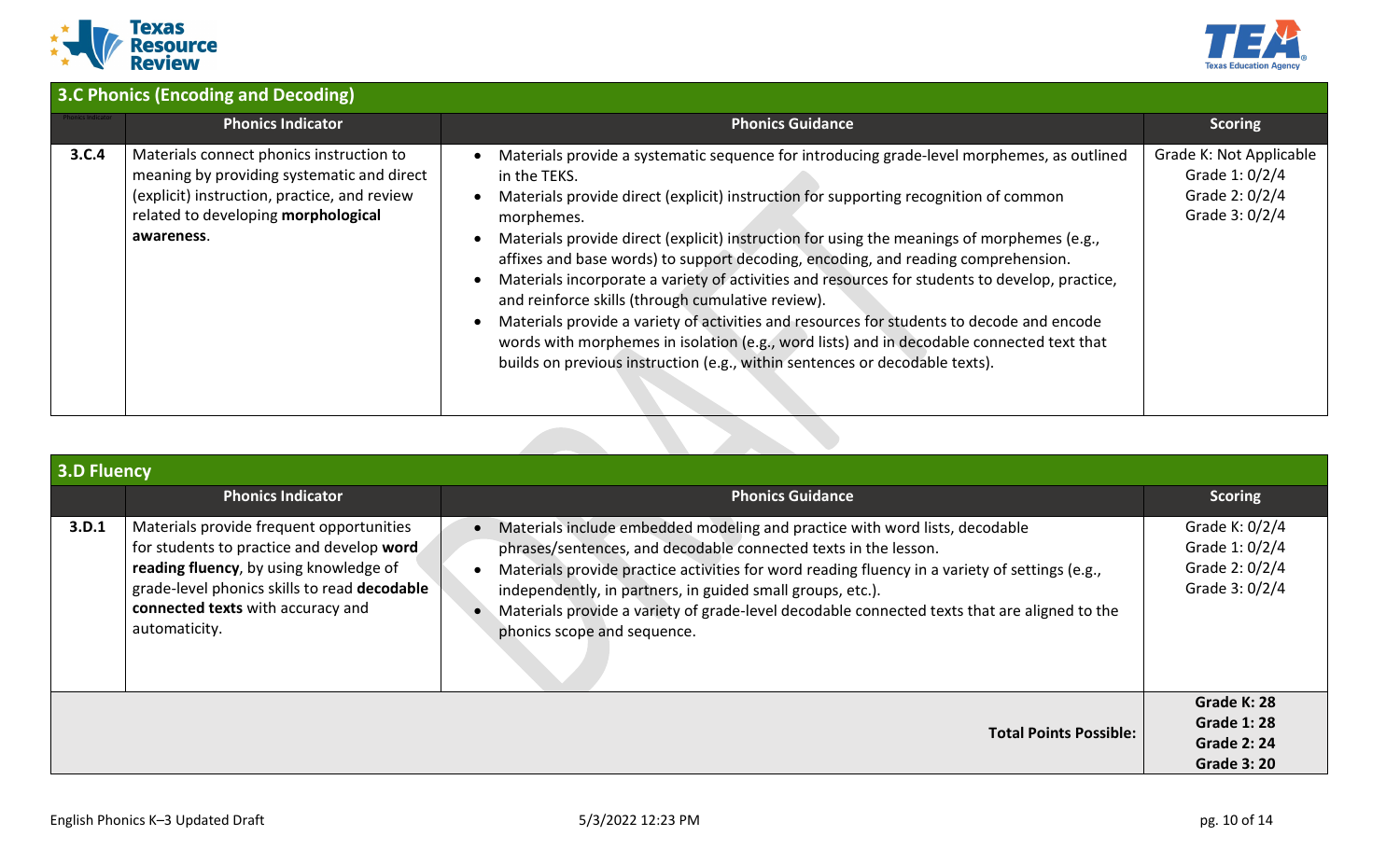



# **❹Progress Monitoring**

Materials provide frequent, strategic opportunities to monitor and respond to student progress toward development of appropriate grade level and content skill development.

|     | <b>Phonics Indicator</b>                                                                                                                                                   | <b>Phonics Guidance</b>                                                                                                                                                                                                                                                                                                                                                                                          | <b>Scoring</b>                                                       |
|-----|----------------------------------------------------------------------------------------------------------------------------------------------------------------------------|------------------------------------------------------------------------------------------------------------------------------------------------------------------------------------------------------------------------------------------------------------------------------------------------------------------------------------------------------------------------------------------------------------------|----------------------------------------------------------------------|
| 4.1 | Materials include developmentally<br>appropriate diagnostic tools (e.g., formative<br>and summative) and guidance for teachers<br>to measure and monitor student progress. | Materials include a variety of diagnostic tools that are developmentally appropriate.<br>$\bullet$<br>Materials provide clear, consistent directions for accurate administration of diagnostic tools.<br>Materials include data-management tools for tracking individual and whole-class student<br>progress.                                                                                                    | Grade K: 0/1/2<br>Grade 1: 0/1/2<br>Grade 2: 0/1/2<br>Grade 3: 0/1/2 |
| 4.2 | Materials include integrated progress<br>monitoring tools, with specific guidance on<br>frequency of use.                                                                  | Materials include progress monitoring tools that systematically and accurately measure<br>students' acquisition of grade-level skills.<br>Materials include specific guidance on determining frequency of progress monitoring based on<br>$\bullet$<br>students' strengths and needs.                                                                                                                            | Grade K: 0/1/2<br>Grade 1: 0/1/2<br>Grade 2: 0/1/2<br>Grade 3: 0/1/2 |
| 4.3 | Materials include guidance for teachers to<br>analyze and respond to data from<br>diagnostic tools.                                                                        | Materials support teachers' analysis of diagnostic data to inform response to individual<br>$\bullet$<br>students' strengths and needs.<br>Diagnostic tools provide teachers with guidance on how to plan and differentiate instruction<br>based on student data.<br>Materials include a variety of resources that align to data, allowing teachers to plan different<br>activities in response to student data. | Grade K: 0/1/2<br>Grade 1: 0/1/2<br>Grade 2: 0/1/2<br>Grade 3: 0/1/2 |
|     |                                                                                                                                                                            | <b>Total Points Possible:</b>                                                                                                                                                                                                                                                                                                                                                                                    | 6                                                                    |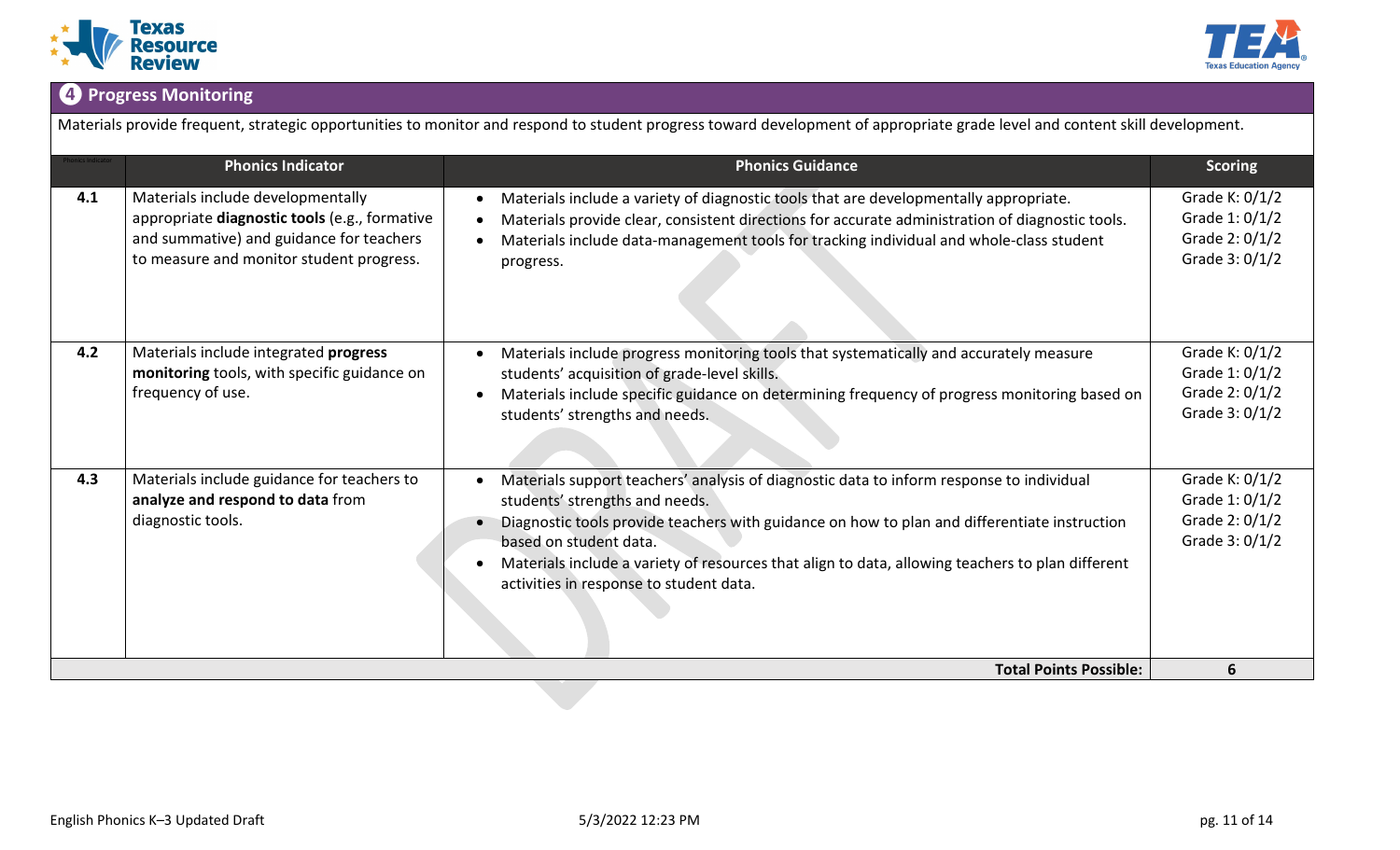



# **❺Supports for All Learners**

The following information will appear on the Texas Resource Review website, providing additional information about the set of materials being reviewed.

|     | <b>Phonics Indicator</b>                                                                                             | <b>Phonics Guidance</b>                                                                                                                                                                                                                                                                                                                                                                                    | <b>Scoring</b>                                                          |
|-----|----------------------------------------------------------------------------------------------------------------------|------------------------------------------------------------------------------------------------------------------------------------------------------------------------------------------------------------------------------------------------------------------------------------------------------------------------------------------------------------------------------------------------------------|-------------------------------------------------------------------------|
| 5.1 | Materials include guidance, scaffolds,<br>supports, and extensions that maximize<br>student learning potential.      | Materials provide targeted instruction and activities to scaffold learning for students who have<br>not yet mastered grade-level foundational phonics skills.<br>Materials provide targeted instruction and activities to accelerate learning for students who<br>have achieved grade-level mastery of foundational phonics skills.<br>Materials provide enrichment activities for all levels of learners. | Grade K: $0/1/2$<br>Grade 1: 0/1/2<br>Grade 2: 0/1/2<br>Grade $3:0/1/2$ |
| 5.2 | Materials include a variety of instructional<br>methods that appeal to a variety of<br>learning interests and needs. | Materials include a variety of developmentally appropriate instructional approaches to engage<br>students in mastery of the content.<br>Materials support a variety of instructional settings (e.g., whole group, small group, one-on-<br>one).                                                                                                                                                            | Grade K: $0/1/2$<br>Grade 1: 0/1/2<br>Grade 2: 0/1/2<br>Grade 3: 0/1/2  |
| 5.3 | Materials include supports for Emergent<br><b>Bilinguals</b> to meet grade-level learning<br>expectations.           | Materials include linguistic accommodations (communicated, sequenced, and scaffolded)<br>commensurate with various levels of English language proficiency as defined by the English<br>Language Proficiency Standards (ELPS).<br>Materials encourage strategic use of students' first language as a means to linguistic, affective,<br>cognitive, and academic development in English.                     | Grade K: 0/1/2<br>Grade 1: 0/1/2<br>Grade 2: 0/1/2<br>Grade 3: 0/1/2    |
|     |                                                                                                                      | <b>Total Points Possible:</b>                                                                                                                                                                                                                                                                                                                                                                              | 6                                                                       |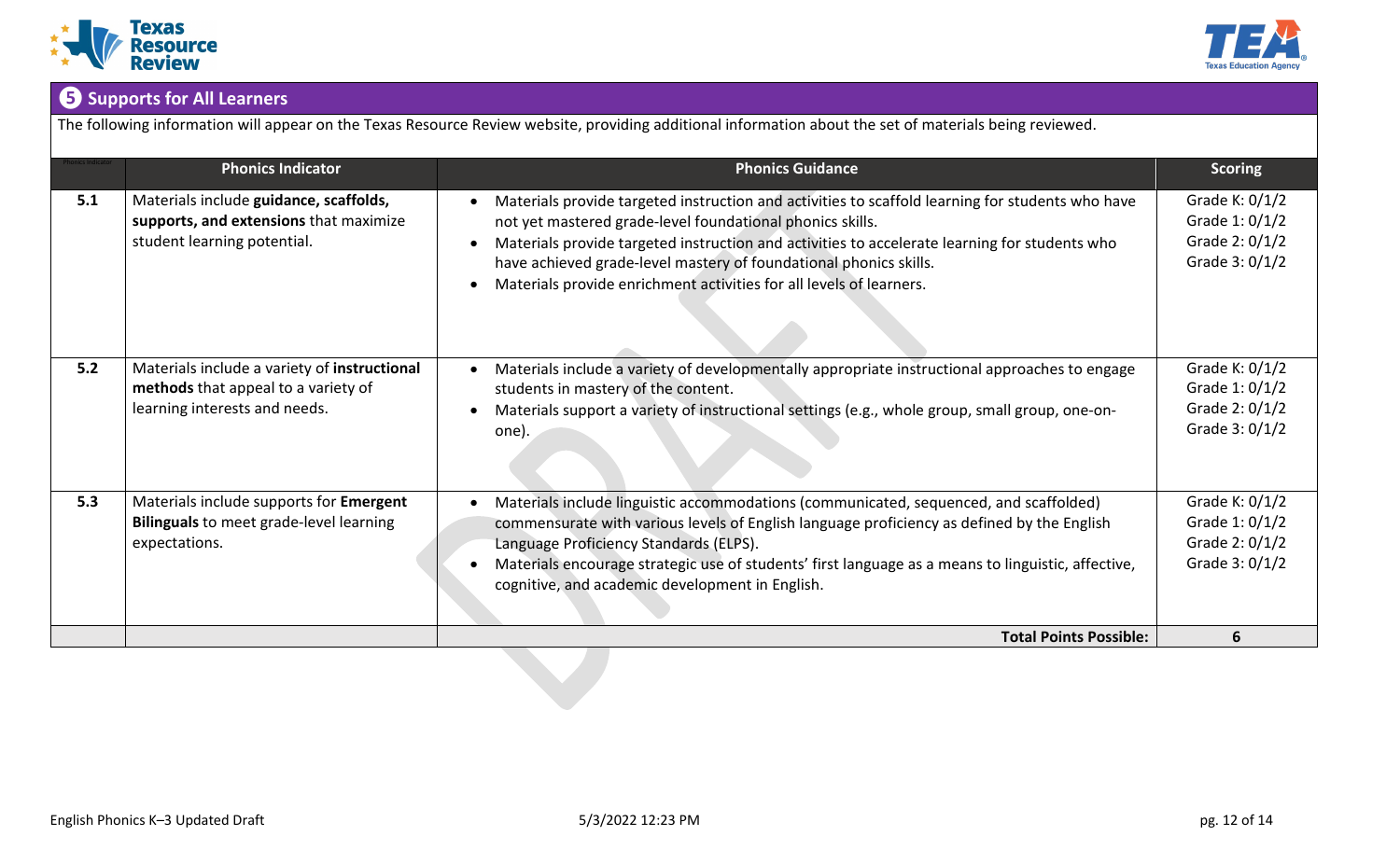



# **❻Additional Information: Resources**

The following information will appear on the Texas Resource Review website, providing additional information about the set of materials being reviewed.

|     | <b>Phonics Indicator</b>                                                          | <b>Phonics Guidance</b>                                                                                                                                                                                                                                                                                                                                                                                      | <b>Scoring</b> |
|-----|-----------------------------------------------------------------------------------|--------------------------------------------------------------------------------------------------------------------------------------------------------------------------------------------------------------------------------------------------------------------------------------------------------------------------------------------------------------------------------------------------------------|----------------|
| 6.1 | Materials provide guidance on fostering<br>connections between home and school.   | Materials inform families about the program and provide suggestions for how they can help<br>support student progress and achievement.<br>Materials provide specific strategies and activities for families to use at home to support<br>students' learning and development.<br>Materials contain resources to help teachers communicate with families in an ongoing manner<br>regarding student's progress. | Not Scored     |
| 6.2 | Materials incorporate technology into the<br>lessons to enhance student learning. | Digital materials are accessible and compatible with multiple operating systems and devices.<br>Digital materials support and enhance virtual and in-person instruction.<br>Digital materials enhance student learning and are not distracting or chaotic.                                                                                                                                                   | Not Scored     |